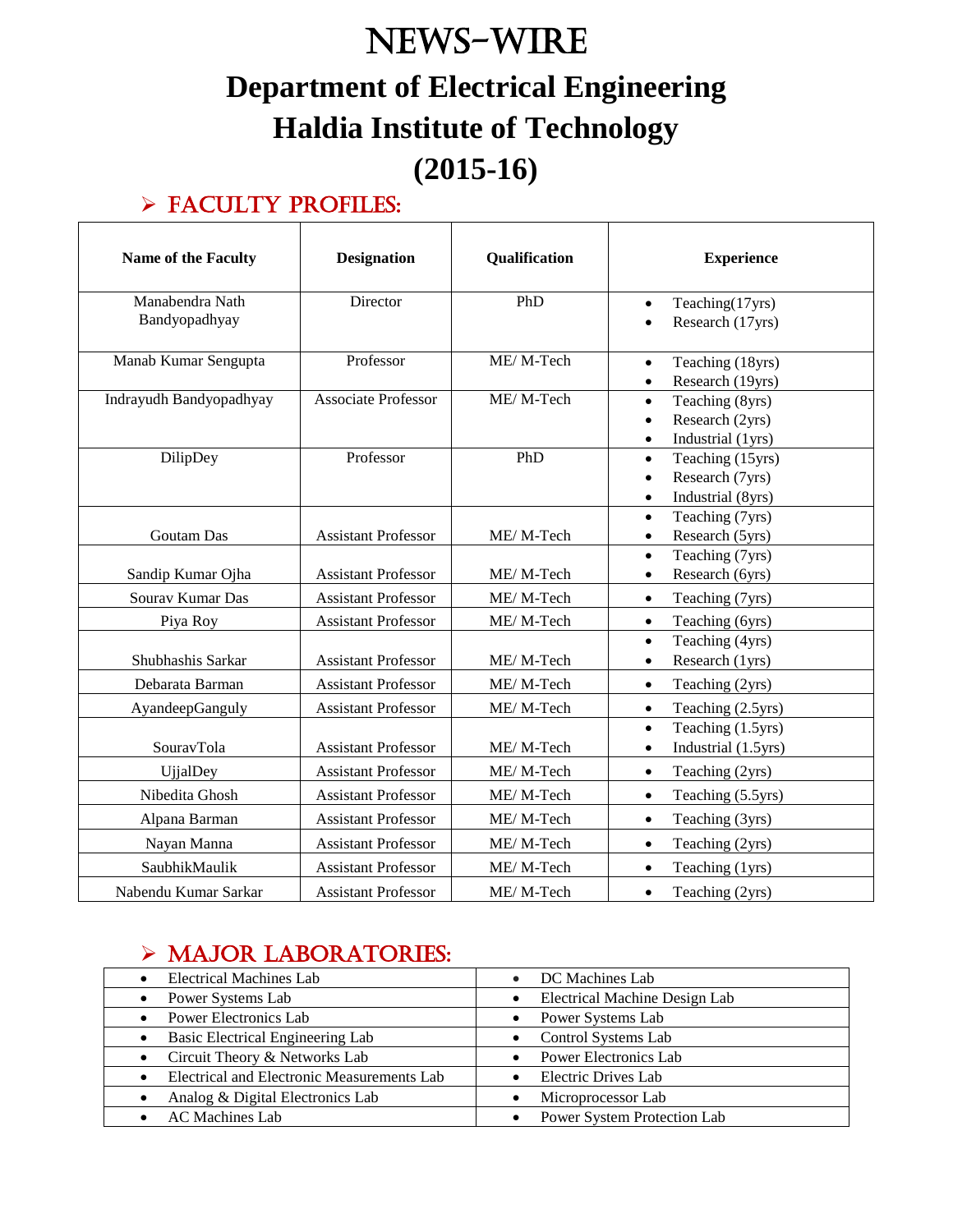

- **Department has one professional society (student chapter) "Institute of Electrical and Electronics Engineers (IEEE)".**
- **The events organised under the banner of IEEE student branch HIT:**

## **Year: 2015**

| Sl. No.        | Name of the Events            | Date                                         | <b>Resource Persons</b>                           |
|----------------|-------------------------------|----------------------------------------------|---------------------------------------------------|
|                | ROBOTRYST 2015                | $31st$ January to 1 <sup>st</sup> February   | ROBOSAPIENS PVT. LTD. Mr. Sefu Thakur             |
| $\overline{2}$ | <b>CIRCUITRIX</b>             | $16th$ to $20th$ March                       | <b>IEEE HIT SB</b>                                |
| 3              | <b>How to Grab Internship</b> | 31 <sup>st</sup> March                       | <b>IEEE HIT SB</b>                                |
| $\overline{4}$ | <b>QUAD COPTER</b>            | $11th$ and $12th$ April                      | ROBOSAPIENS PVT. LTD. Mr. Soumya Ranjan Panda     |
| 5              | Interagado 2015               | $21st$ April                                 | Final year and pre-final year student IEEE HIT SB |
| 6              | Armageddon (ROBOWAR)          | 7 <sup>th</sup> and 8 <sup>th</sup> May      | Final Year Students of IEEE                       |
| 7              | <b>PSPICE</b>                 | 18 <sup>th</sup> and 19 <sup>th</sup> July   | Faculties of EE Dept HIT                          |
| 8              | <b>MATLAB</b>                 | $1st$ and $2nd$ August                       | Faculties of EE Dept HIT                          |
| $\mathbf Q$    | <b>CATIA</b>                  | 8 <sup>th</sup> and 9 <sup>th</sup> AUGUST   | WINGFOTECH EXCELLENCE Mr. Vinay Kumar             |
| 10             | <b>PLC and SCADA</b>          | 10 <sup>th</sup> to 13 <sup>th</sup> AUGUST  | Final Year Students of IEEE                       |
| 11             | <b>BRIDGE DESIGN</b>          | 22 <sup>nd</sup> and 23 <sup>rd</sup> AUGUST | WINGFOTECH EXCELLENCE                             |

# Student Achievements:

#### PUBLICATION

#### **CONFERENCE PAPER PUBLICATION**

- 1. **S.Tola, A.Ganguly, U.Dey, Megha, S. Mukherjee, A.K. Das, T. Dey, I. Mondal, S. Mondal,** "Design and Simulation of a Power Factor Corrected Boost Converter", Third International Conference on Foundations & Frontiers in Computer, Communication & Electrical Engineering-2016 (C2E2-2016),  $15\text{-}16^{\text{th}}$  Jan 2016.
- 2. **S. K. Ojha, P. Purkait, Anchit Kumar, Asif Sultan, IndrajeetKumar,Jayant Kumar Singh and Satyam** "Studies on Frequency Domain Spectroscopy of Transformer Insulation Considering Distributed Relaxation Process", Paper submitted to 3 3<sup>rd</sup> International Conference on Foundation and Frontiers in Computer, Communication and Electrical Engineering (C2E2 2016), Mankundu, India, January,2016
- 3. **S. K. Ojha, P. Purkait, S.Halder, S.Mandal, P.Acharya, S.Mondal,A.K.Mondal and S. Chakraborti,** "Comparative Study of Dielectric Response Functions for Characterizing Time Domain Polarization Process in Transformer Insulation" in Proc.